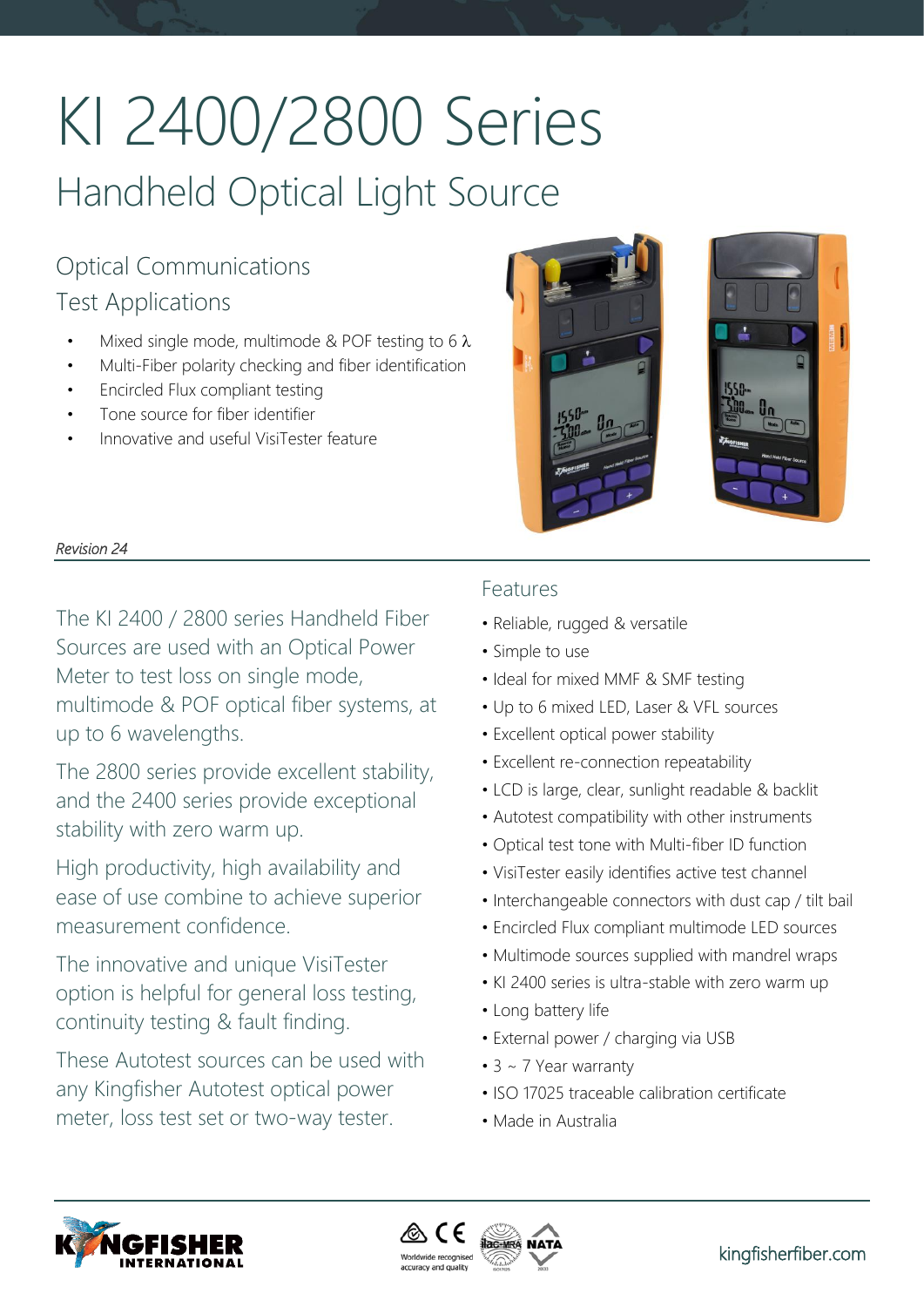# KI 2400/2800 Series - Hand Held Fiber Source

The KI2400 / 2800 Handheld Fiber Sources are used with optical power meters for testing optical loss on single mode and multimode fibers. A Multi-Fiber tone feature makes for handy continuity / polarity testing and fault finding, also for use with clip-on traffic identifiers.

The KI2800 source provides excellent general test capability. Alternatively, the KI2400 premium source is unique in the industry, with zero warm up, ultrahigh stability, and is unaffected by varying back reflection.

All emitters feature excellent repeatability and stability. Reconnection repeatability is < 0.1 dB, resulting in exceptional test accuracy. Calibration is ISO 17025 traceable.

This instrument meets the general requirements of MIL PRF 28800F class 2. The large display provides the user with an easy view of instrument status and test results.

Practical interchangeable optical connectors are easily changed and are protected with a captive dust cover / tilt bail. Metal free adaptors help avoid contamination of connectors in high power systems.

AA alkaline batteries have long life, and the micro-USB power input ensures high availability. Or use rechargeable batteries with built-in charging.

When used with a Kingfisher Autotest compatible power meter or loss test set, automatic  $\lambda$  identification is achieved, and the nominal source power is displayed on the power meter.

Up to 6 LED / laser sources can be specified, making this a versatile test source for mixed multimode / single mode fiber testing.

Laser options compliant with CWDM standards cover typical cable qualification for O, E, S, C, & L bands, including the water absorption peak, 1625 nm.

Multimode LED sources are Encircled Flux (EF) standards compliant, to provide the most consistent and reliable testing results.

The unique VisiTester option mixes a laser VFL with Autotest, so at the power meter end, the active test fiber winks, making it obvious to the user. It also extends practical fault-finding options.

Please refer to other brochures for our convenient FiberTester kits, comprising groups of instruments and common accessories supplied in a protective field carry case.

|                                                                                                      | 1310/1490/15<br>50 nm Laser                                                    | CWDM <sup>1</sup><br>Laser | 1625 nm<br>Laser | 650 nm<br>VisiTester <sup>2</sup> | 850 / 1300<br>nm LED                                           | 1310/1550 nm<br>LED | 470/520/660<br>nm LED <sup>5</sup> | Comments                                                                   |
|------------------------------------------------------------------------------------------------------|--------------------------------------------------------------------------------|----------------------------|------------------|-----------------------------------|----------------------------------------------------------------|---------------------|------------------------------------|----------------------------------------------------------------------------|
| KI 2800 series                                                                                       |                                                                                |                            |                  |                                   |                                                                |                     |                                    |                                                                            |
| Short term stability (dB)                                                                            | 0.04                                                                           | 0.06                       | 0.06             | N/A                               | 0.01                                                           | N/A                 | 0.01                               | For 15 min, typical $\pm \Delta$<br>2°C, after warm-up,<br>ORL $< -25$ dB  |
| Stability over temp (dB)                                                                             | 0.6                                                                            | 0.6                        | 0.6              | N/A                               | 0.35                                                           | N/A                 | 0.35                               | Typical                                                                    |
| Premium zero warm up & ultra-stable KI 2400 series <sup>3</sup>                                      |                                                                                |                            |                  |                                   |                                                                |                     |                                    |                                                                            |
| Short term stability (dB)                                                                            | 0.03                                                                           | 0.05                       | 0.05             | N/A                               | 0.01                                                           | 0.03                | N/A                                | For 15 min, max, $\pm \Delta$<br>3°C no warm- up                           |
| Stability over temp (dB)                                                                             | 0.2                                                                            | 0.2                        | 0.2              | N/A                               | 0.35                                                           | 0.2                 | N/A                                | Max                                                                        |
| Common for both KI 2400 & KI 2800 series                                                             |                                                                                |                            |                  |                                   |                                                                |                     |                                    |                                                                            |
| $\lambda$ initial tolerance (nm)                                                                     | 20                                                                             | 6.5                        | 20               | 5                                 | <b>NA</b>                                                      | 20                  | 15                                 | At 25 °C                                                                   |
| $\lambda$ width, nm                                                                                  | 3                                                                              | < 1                        | 3                | 3                                 | <b>NA</b>                                                      | 35/48               | 25                                 | FWHM, typical                                                              |
| $\lambda$ nm/°C                                                                                      | 0.4                                                                            | 0.1                        | 0.4              | 0.1                               | 0.4                                                            | 0.4                 | N/A                                | Typical                                                                    |
| Mode Controlled<br>Source                                                                            | N/A                                                                            | N/A                        | N/A              | N/A                               | Mode<br>controlled                                             | N/A                 | N/A                                | 50/125 compliant: IEC<br>61280-4-1 {Ed.1.0}, TIA<br>526-14A & TIA TSB-178. |
| Reconnection<br>repeatability <sup>4</sup> dB                                                        | 0.1                                                                            | 0.1                        | 0.1              | 0.1                               | 0.05                                                           | 0.1                 | N/A                                | 95 % confidence                                                            |
| Modulation                                                                                           | 270 Hz, 1 kHz, 2 kHz ± 2 %, 12 Multi-Fiber ID tones, 2 Hz blink for VisiTester |                            |                  |                                   |                                                                |                     |                                    |                                                                            |
| Output power level<br>Refer to ORDERING INFORMATION section for output power level of specific model |                                                                                |                            |                  |                                   | Laser: adjustable over 7<br>dB in 0.01 dB steps, LED:<br>fixed |                     |                                    |                                                                            |
| ± 1 dB (for Laser/eLED @ SMF, Multimode LED @ 62.5 µm, POF @ 1 mm)<br>Output power accuracy          |                                                                                |                            |                  |                                   |                                                                |                     |                                    |                                                                            |

# OPTICAL SPECIFICATIONS



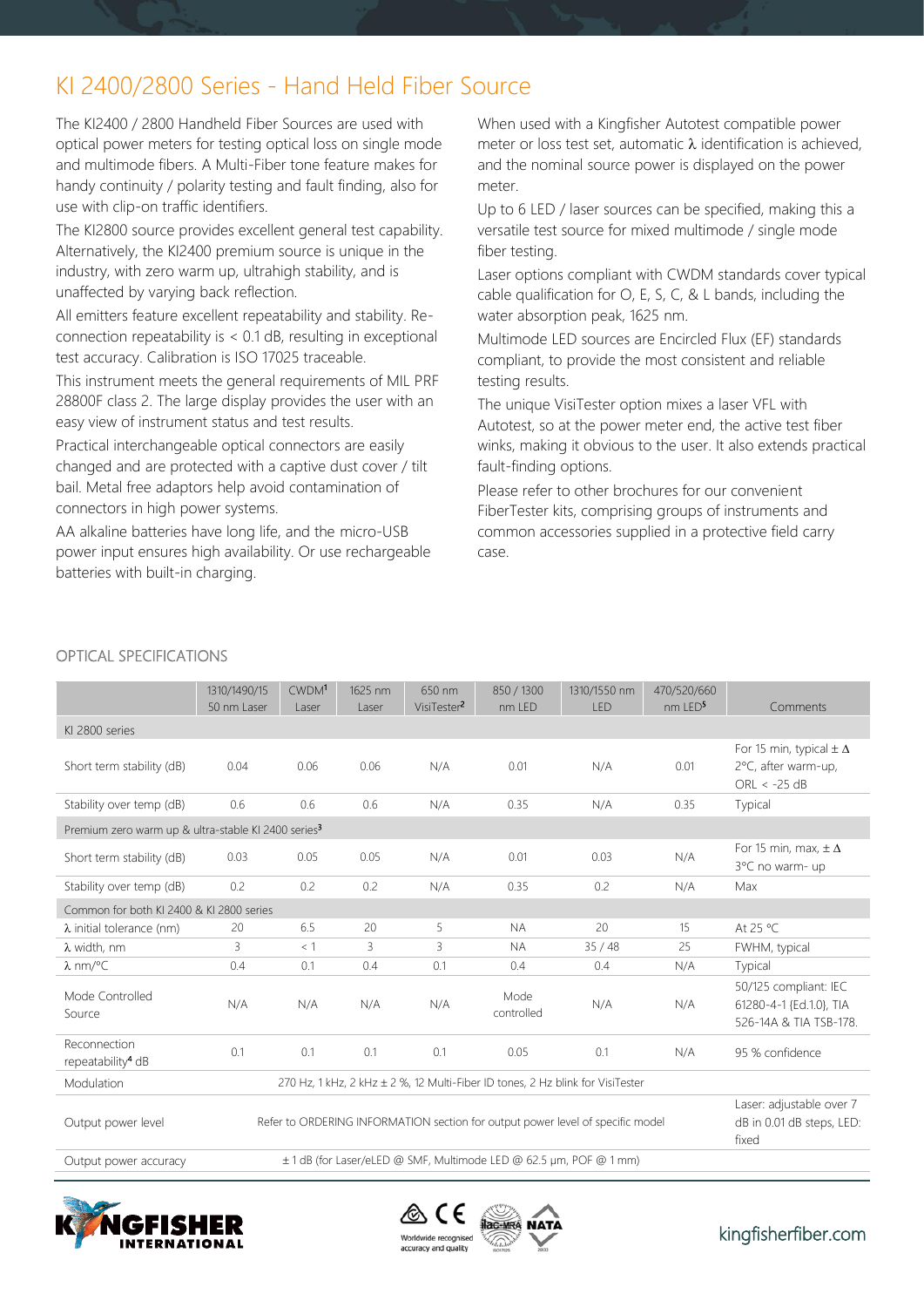Class 1 Laser / LED infra-red device. Compliant with IEC60825-1.

Note 1: CWDM laser wavelengths: 1270, 1290, 1310, 1330, 1350, 1370, 1390, 1410, 1430, 1450, 1470, 1490, 1510, 1530, 1550, 1570, 1590, 1610 nm

Note 2: VisiTester option:

Autotest: 1310/1550/1625 nm + 650 nm visible light

The unique VisiTester option mixes a laser VFL with Autotest, so at the power meter end, the active test fiber winks, making it obvious to the user. It also extends practical fault finding

#### Note 3: Premium Zero Warm Up & Ultra Stable KI2400 Series



Note 4: Reconnection Repeatability:



Note 5: Light source model with LED of these wavelengths do not support Autotest.





[kingfisherfiber.com](http://www.kingfisherfiber.com/)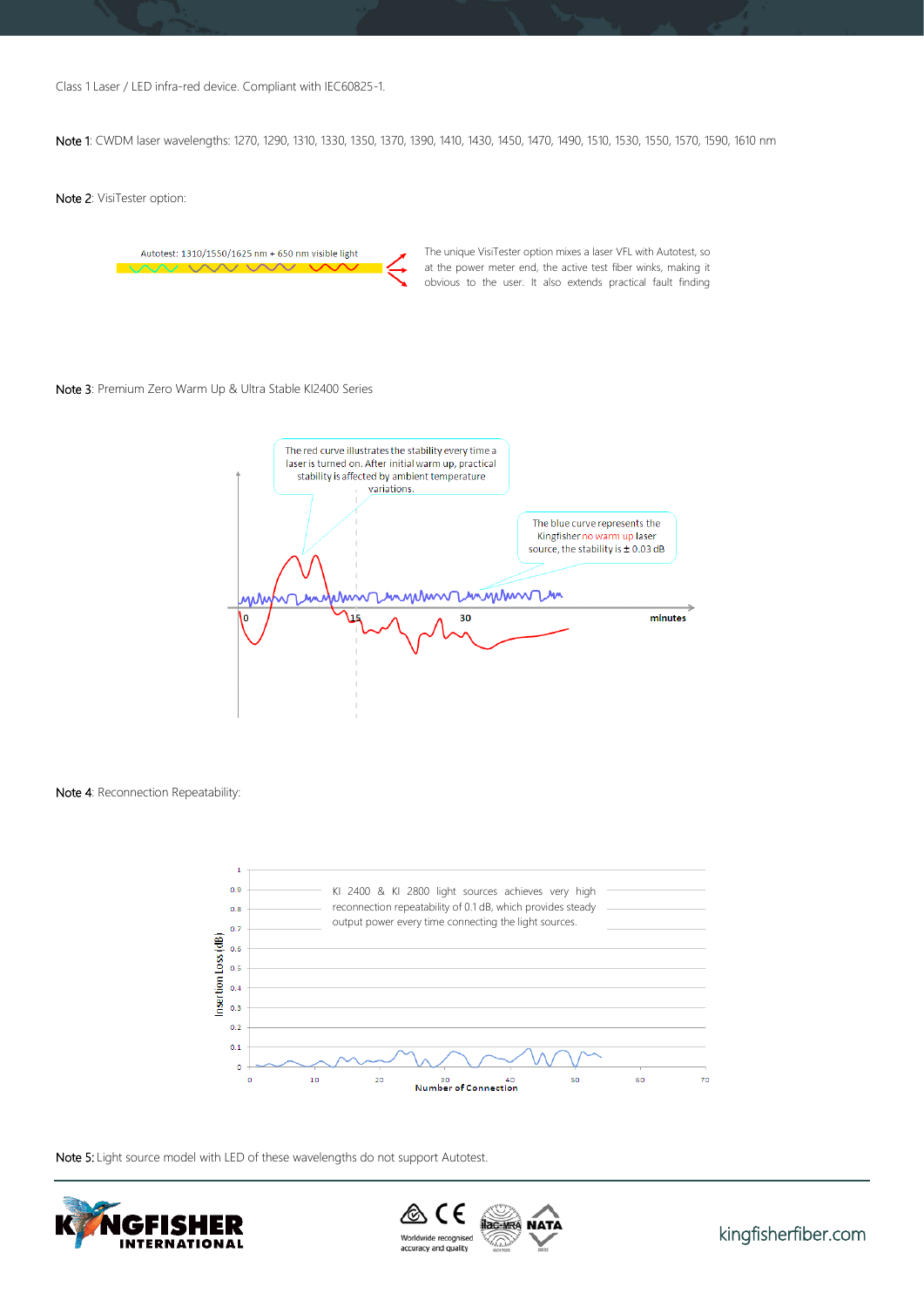# GENERAL SPECIFICATIONS

| Parameters   | Value                                                                               | Parameters          | Value                                                                                                                                                                   |
|--------------|-------------------------------------------------------------------------------------|---------------------|-------------------------------------------------------------------------------------------------------------------------------------------------------------------------|
| Battery life | Laser/LED source: 90/80 hours in Autotest, typical                                  | Dust cap            | Captive, functions as tilt bail when slid open                                                                                                                          |
| Size         | 190 x 105 x 35 mm (7.5 x 4.1 x 1.4")                                                | Operating / Storage | -15 to 55 °C / -25 to 70 °C                                                                                                                                             |
| Weight       | 420 gm (0.9 lb.). Shipping 1.5 Kg (3.3 lb.)                                         | Relative humidity   | $0 \sim 95 \%$                                                                                                                                                          |
| LCD size     | 74 x 55 mm / 2.9 x 2.2"                                                             | Warranty            | 3 years                                                                                                                                                                 |
| Case         | Polycarbonate / rubber edges & corners, moisture<br>resistance, 1-meter drop tested | Power               | 2 Alkaline AA cells or 2 x NiMH AA cells, user<br>selectable charging; Ext power input via micro-USB;<br>Selectable auto-off, low battery indicator, backlit<br>display |

Australian and international patents. Technical data is subject to change without notice as part of our program of continuous improvements.

## ORDERING INFORMATION

Please enquire for non-listed specifications such as: Wavelengths, Power levels, PC / APC Connectors

| Description                                                               | Power (dBm) @ Fiber Type(um) |                          |                          | VisiTester               | <b>Ports</b>             | P/N                      |                |                      |
|---------------------------------------------------------------------------|------------------------------|--------------------------|--------------------------|--------------------------|--------------------------|--------------------------|----------------|----------------------|
|                                                                           | Laser                        | LED                      |                          |                          |                          |                          |                |                      |
|                                                                           | <b>SMF</b>                   | <b>SMF</b>               | $50\mu$                  | $62.5\mu$                | 1mm                      | <b>SMF</b>               |                |                      |
| KI 2800 series                                                            |                              |                          |                          |                          |                          |                          |                |                      |
| Instrument, Source 850-1300 nm LED                                        | $\sim$                       | $-32$                    | $-22.5$                  | $-20$                    | $\overline{\phantom{a}}$ | $\overline{\phantom{a}}$ | 1              | KI 2803              |
| Instrument, Source 850-1300 nm LED VisiTester                             | $\sim$                       | $-35$                    | $-25.5$                  | $-23$                    | $\equiv$                 | $+2$                     | 1              | KI 28603             |
| Instrument, Source 470-520-660 nm LED                                     | $\sim$                       | ÷,                       | ÷                        | $\sim$                   | $-7$                     | $\overline{\phantom{a}}$ | 3              | KI 2806 <sup>6</sup> |
| Instrument, Source 1310-1550 nm Laser                                     | $\circ$                      | $\sim$                   | ÷.                       | $\sim$                   | $\sim$                   | $\overline{\phantom{a}}$ | $\mathbf{1}$   | KI 2822              |
| Instrument, Source 1310-1550 nm High Power +5dBm Laser                    | 5                            | $\overline{\phantom{a}}$ | $\overline{a}$           | $\overline{\phantom{a}}$ | $\overline{\phantom{a}}$ | $\overline{\phantom{a}}$ | 1              | KI 2823              |
| Instrument, Source 1310-1550 nm Laser VisiTester                          | $-3$                         | $\overline{\phantom{a}}$ | $\sim$                   |                          | $\equiv$                 | $+2$                     | 1              | KI 28622             |
| Instrument, Source 850-1300 nm LED, 1310-1550 nm Laser                    | $\circ$                      | $-32$                    | $-22.5$                  | $-20$                    | $\sim$                   | $\overline{\phantom{a}}$ | $\overline{c}$ | KI 2824              |
| Instrument, Source 850-1300 nm LED, 1310-1550 nm Laser APC                | $\circ$                      | $-32$                    | $-22.5$                  | $-20$                    | $\overline{\phantom{a}}$ | $\equiv$                 | $\overline{a}$ | KI 2824-APC          |
| Instrument, Source 850-1300 nm LED, 1310-1550 nm Laser VisiTester         | $-3$                         | $-32$                    | $-22.5$                  | $-20$                    | $\overline{\phantom{a}}$ | $+2$                     | 2              | KI 28624             |
| Instrument, Source 850-1300 nm LED, 1310-1550 nm Laser VisiTester<br>APC. | $-3$                         | $-32$                    | $-22.5$                  | $-20$                    |                          | $+2$                     | $\overline{c}$ | KI 28624-APC         |
| Instrument, Source 850-1300 nm LED, 1310-1550-1625 nm Laser               | -3                           | $-32$                    | $-22.5$                  | $-20$                    |                          | $\bar{ }$                | $\overline{c}$ | KI 2825-APC          |
| Instrument, Source 850-1300 LED VisiTester, 1310-1550 Laser<br>VisiTester | $-3$                         | $-35$                    | $-25.5$                  | $-23$                    |                          | $+2$                     | $\overline{c}$ | KI 28634             |
| Instrument, Source 1310-1550-1625 nm Laser APC                            | $-3$                         | $\sim$                   | $\sim$                   | $\overline{\phantom{a}}$ |                          | $\overline{\phantom{a}}$ | 1              | KI 28010-APC         |
| Instrument, Source 1310-1550-1625 nm Laser VisiTester APC                 | $-7$                         | $\overline{\phantom{a}}$ | $\overline{\phantom{a}}$ | $\overline{\phantom{a}}$ |                          | $+2$                     | 1              | KI 28610-APC         |
| Instrument, Source 1310-1490-1550-1625 nm Laser APC                       | $-3$                         | $\overline{\phantom{a}}$ |                          |                          |                          | $\overline{\phantom{a}}$ | 1              | KI 28016-APC         |
| Zero warm up & ultra-stable light sources, KI 2400 series                 |                              |                          |                          |                          |                          |                          |                |                      |
| Instrument, Source 1310-1550 nm Ultra Stable eLED                         | $\overline{\phantom{a}}$     | $-20$                    | $\equiv$                 | $\sim$                   |                          | $\overline{\phantom{a}}$ | $\mathbf{1}$   | KI 2419              |
| Instrument, Source 1310-1550 nm Ultra Stable Laser                        | $-4$                         | $\sim$                   |                          | $\overline{a}$           |                          | $\overline{\phantom{a}}$ | $\mathbf{1}$   | KI 2422              |
| Instrument, Source 1310-1550-1625 nm Ultra Stable Laser APC               | $-7$                         | ÷                        | $\equiv$                 | $\overline{\phantom{a}}$ |                          | $\overline{\phantom{a}}$ | 1              | KI 24010-APC         |

Note 6: This model does not support Autotest